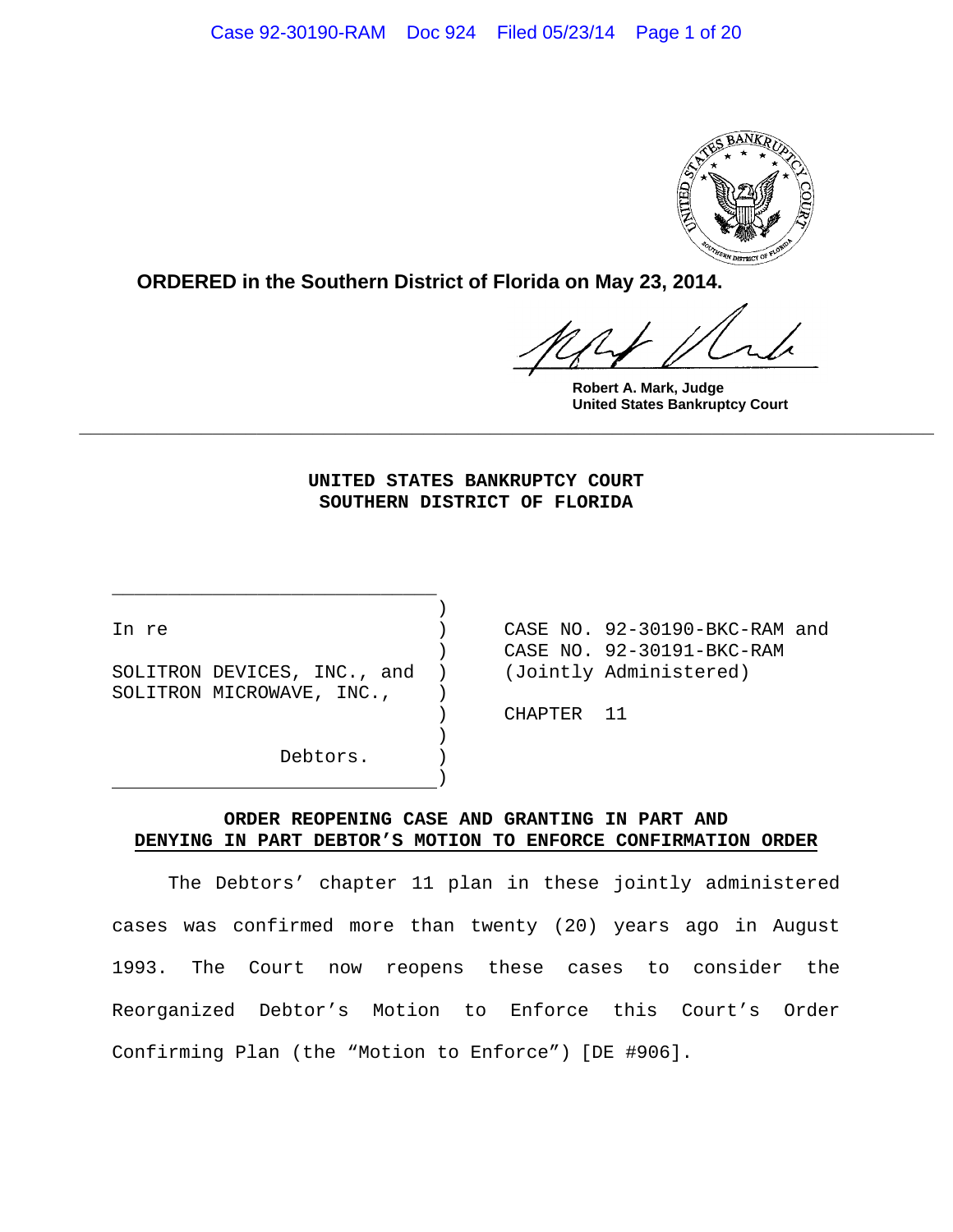#### **Introduction**

Prior to the filing of the bankruptcy cases, Solitron Devices Inc. ("Solitron"), may have contributed to the contamination of a landfill in Clarkstown, New York. Years later, in 2002, the New York State Department of Environmental Conservation (the "State" or "NYSDEC") sent notices of potential liability to several companies, including Solitron. These companies that the State believed contributed to the contamination are often referred to as Potential Responsible Parties ("PRPs").

A group of the PRPs settled with the State and in August 2013, these PRPs sued Solitron for contribution. The Debtors now move to reopen this bankruptcy case to stop this litigation. The Court agrees with the Debtors' arguments on the key legal issues. The State had a claim, in these bankruptcy cases and received adequate notice of its obligation to assert that claim. The State did not file a proof of claim, and therefore, any liability Solitron may have had for contributing to the contamination of the landfill has been discharged. Moreover, because the PRPs can only pursue a contribution claim if Solitron has common liability to the State, the PRPs' claim against Solitron fails.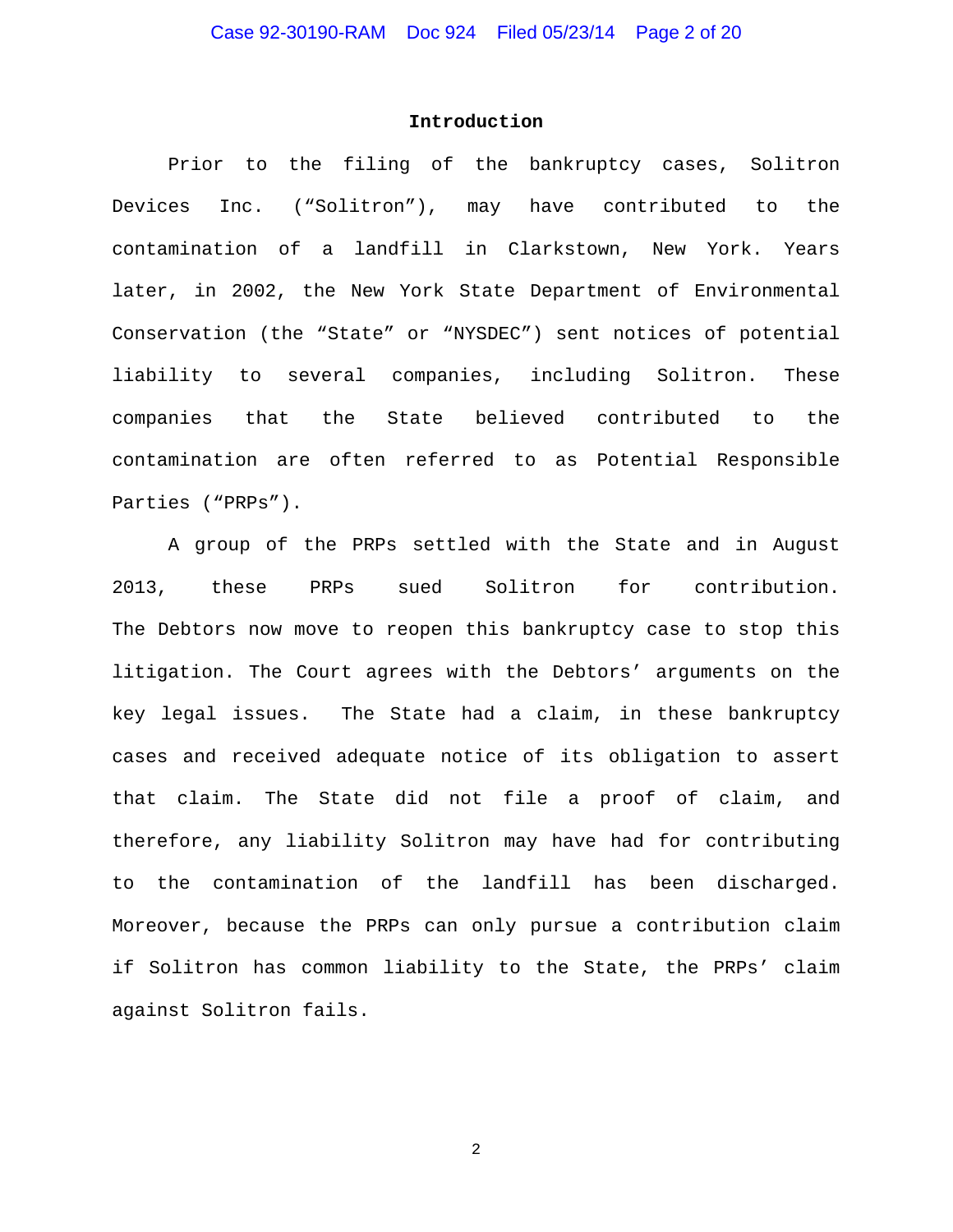#### **Undisputed Facts: Before Bankruptcy**

1. At all relevant times Solitron was in the business of designing, developing, manufacturing and marketing parts and devices for the military and aerospace markets.

2. From 1961 to 1987 Solitron operated a manufacturing facility in Tappan, New York. The Tappan facility is located within 5 miles of the Clarkstown landfill [DE #906-9, p. 59].

3. On November 8, 1979 the NYSDEC sent a letter to the Clarkstown landfill informing them that Solitron had been cited on October 30, 1979 for delivering a "dumpster with refuse" from its Tappan facility to the Clarkstown landfill on October 27, 1979 (the "Citation Letter") [DE #906-1].

4. On June 30, 1989, the Clarkstown landfill was listed in the New York State Registry of Inactive Hazardous Waste Disposal Sites.

5. On August 7, 1989, the NYSDEC and the town of Clarkstown entered into a consent order obligating Clarkstown to clean up the Clarkstown landfill and entitling it to state assistance to accomplish the cleanup [DE #906-2]. The consent order required Clarkstown to assist the NYSDEC in identifying all parties responsible for the contamination. There is no evidence in the record that Clarkstown identified Solitron as a PRP prior to confirmation of the Debtors' Plan in August 1993.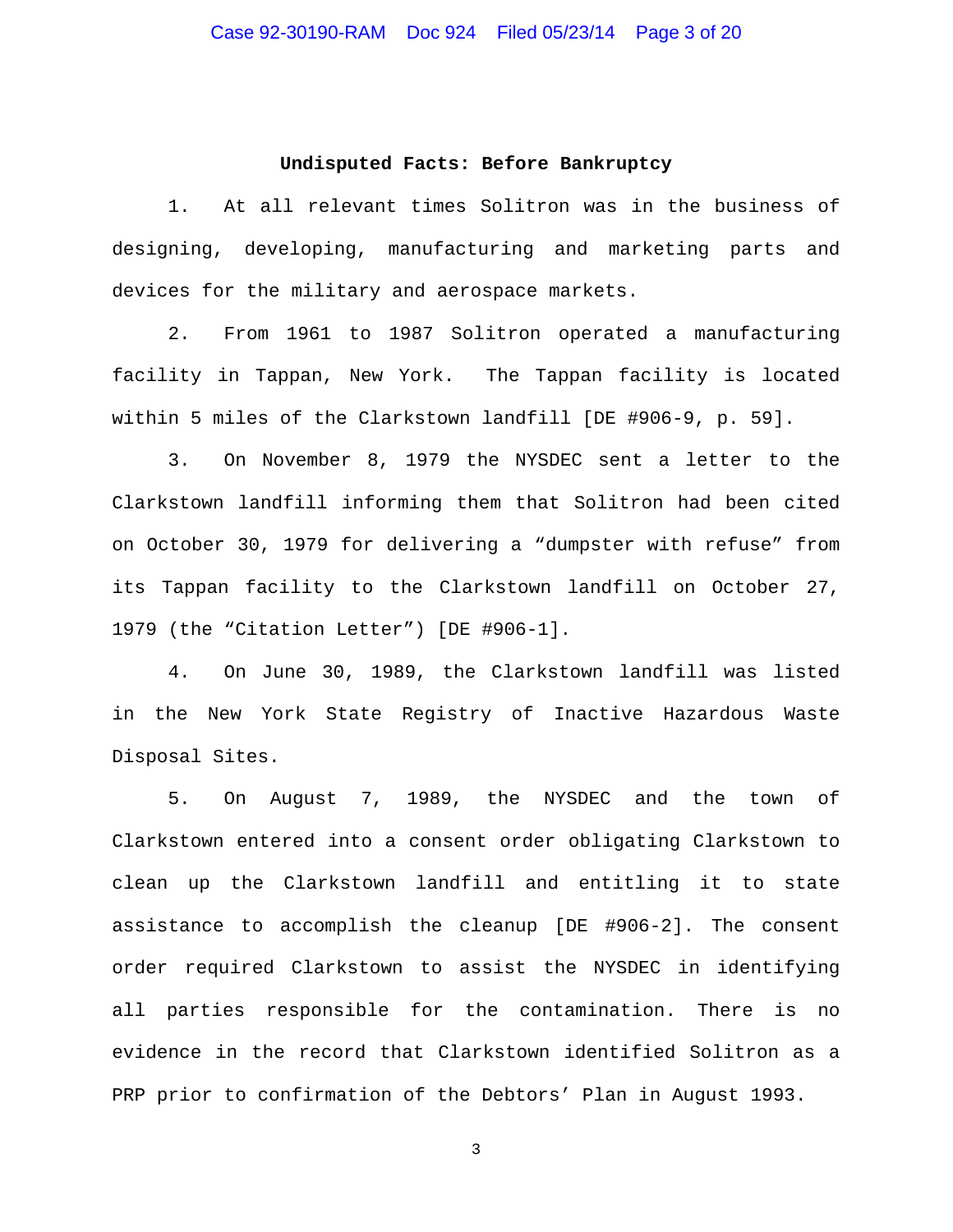# Case 92-30190-RAM Doc 924 Filed 05/23/14 Page 4 of 20

6. On October 17, 1989, the NYSDEC and Clarkstown entered into a state assistance contract which provided that the NYSDEC would reimburse Clarkstown for 75% of the costs it would incur in the cleanup of the Clarkstown landfill [DE #906-3].

7. A remedial investigation began "during the Summer and Fall of 1990." NYSDEC Record of Decision [DE #915-1].

8. On December 31, 1990, the Clarkstown landfill was closed. It is therefore undisputed that any conduct by Solitron that contributed to the contamination occurred prior to the filing of these bankruptcy cases. Moreover, it is undisputed that prior to Solitron's bankruptcy, the State knew that the Clarkstown landfill had to be cleaned up and knew that Solitron had been cited in 1979 for attempting to dump potentially hazardous material at the site.

#### **Undisputed Facts: The Chapter 11 Cases**

9. On January 24, 1992, the Debtors filed for chapter 11 relief and the cases were jointly administered.

10. On October 27, 1992, the Debtors filed an Application for Order Establishing Supplemental Bar Date and Approving Form and Procedure of Notice (the "Application") [DE #323 and DE #906-4]. The Application asked the Court to establish notice procedures to supplemental creditors and to set a deadline for those creditors to file claims. The supplemental creditors were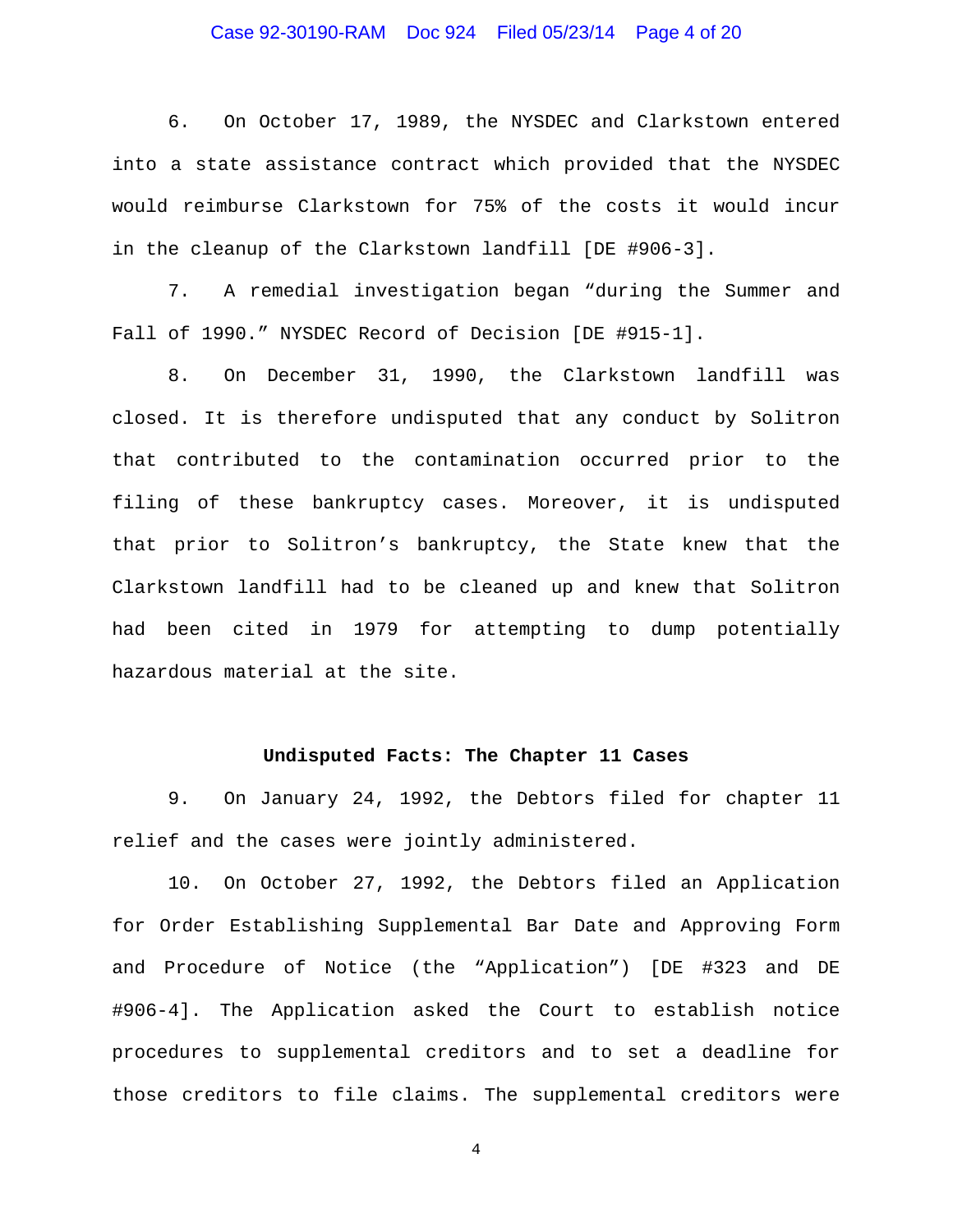## Case 92-30190-RAM Doc 924 Filed 05/23/14 Page 5 of 20

primarily individuals and entities whose claims, if any, arose out of any environmental contamination allegedly caused by the Debtors. The notice sent out to creditors (the "Notice") [DE #906-4 pp. 7-11] specifically identified the Debtors' facilities, including the Tappan New York facility located near the Clarkstown landfill. The Notice stated in relevant part:

> PLEASE TAKE FURTHER NOTICE THAT acts or omissions of the Debtors that occurred prior to the date of filing for relief under the Bankruptcy Code, including any environmental contamination and any injury caused as a result thereof, may give rise to a claim against the Debtors notwithstanding the fact that such claims (or the injuries on which they are based) may be contingent or may not have occurred, matured or become fixed or liquidated prior to such date...

…

PLEASE TAKE FURTHER NOTICE THAT this notice is being [mailed to you/published] because of potential liability arising from any release of or contamination by hazardous or toxic substances or arising from the use, handling, storage or disposal of such substances: (A) Whether for claims including but not limited to, personal injury, property damage, clean-up costs, response costs, fines or penalties or for contribution or indemnification….

11. On October 29, 1992, the Court granted the Application, approved the form of the Notice, and established November 24, 1992 as the deadline for supplemental creditors to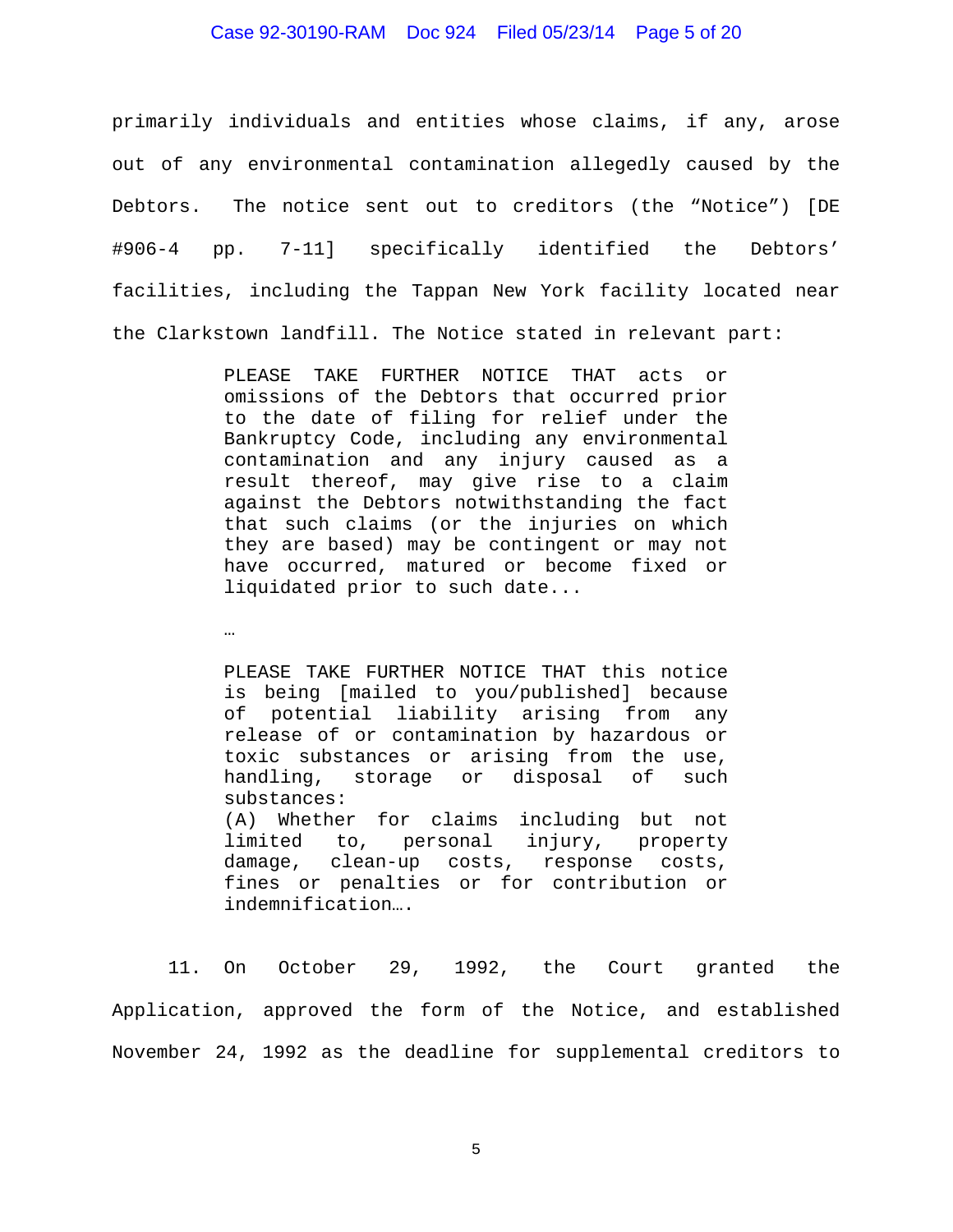# Case 92-30190-RAM Doc 924 Filed 05/23/14 Page 6 of 20

file proofs of claim. The Debtors mailed the Notice to the NYSDEC and the NYSDEC did not file proofs of claim. $^1$ 

12. On August 19, 1993, this Court entered the Order Confirming the Debtors' Fourth Amended Plan of Reorganization (the "Confirmation Order") [DE #707]. The Confirmation Order contains an injunction preventing discharged claim holders from proceeding against the reorganized Debtors. The case was closed on July 12, 1996.

#### **Undisputed Facts: After Bankruptcy**

13. The NYSDEC completed its Final Remedial Investigation Report for the Clarkstown landfill in April 1995 and issued a Report of Decision on November 28, 1995. According to the Report of Decision, the Remedial Investigation took place "during the Summer and Fall of 1990 with additional work between the Summer of 1991 to Fall of 1993." [DE #915-1 p.6]. Therefore, even though the Report of Decision was not issued until 1995, the Report establishes that the investigation began long before Solitron confirmed its Plan.

14. In 2002, the NYSDEC sent various notices of potential liability to PRPs regarding the contamination of the Clarkstown landfill. Solitron was one of these PRPs [DE #915-2].

i

<sup>&</sup>lt;sup>1</sup> The Debtors' noticing agent mailed the notice to NYSDEC at three separate addresses [DE #917-5, pp. 7, 12].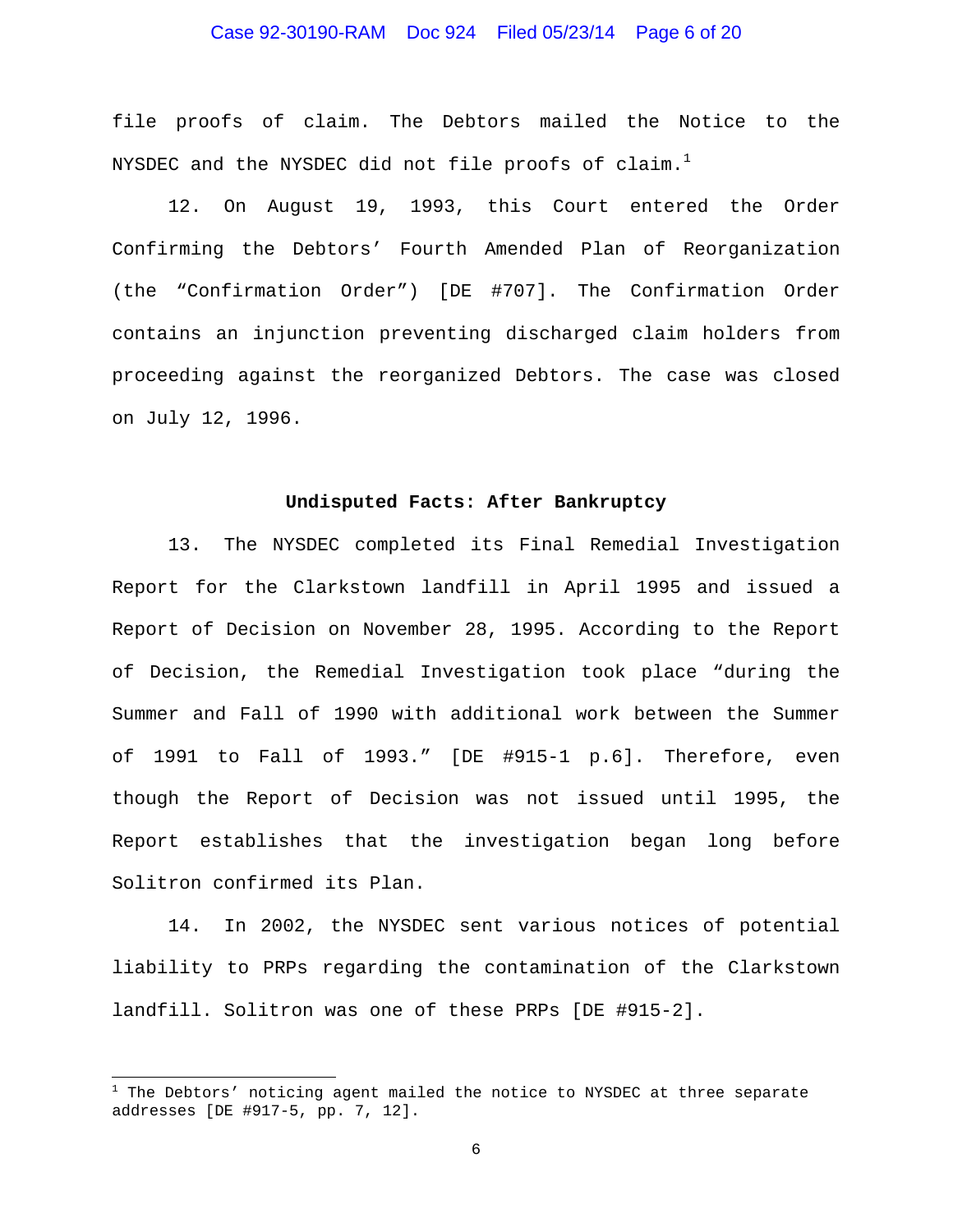## Case 92-30190-RAM Doc 924 Filed 05/23/14 Page 7 of 20

15. In 2002, various PRPs formed the Clarkstown Landfill Joint Defense Group (the "JDG") to facilitate their defense of the NYSDEC claims.

16. In March 2011, the State of New York and the NYSDEC filed suit in the United States District Court for the Southern District of New York against the town of Clarkstown and the JDG members (Civil No. 11-CV-0293(KMK/LMS), the "District Court Case").

17. In 2011, a Consent Decree was entered in the District Court Case between the NYSDEC, the JDG, and the town of Clarkstown which settled all claims against the JDG defendants for \$4,000,000, an amount later reduced to \$3,750,000 [DE #915- 3].

18. In August 2013, the JDG filed its Third-Party Complaint in the District Court Case against Solitron and other PRPs who did not participate in the settlement. The Third-Party Complaint seeks contribution under the Comprehensive Environmental Response, Compensation and Liability Act of 1980 ("CERCLA")(the "Contribution Lawsuit") [DE #906-9].

19. The Third-Party Complaint alleges that "Solitron operated a facility within five miles of the [Clarkstown landfill]," and alleges that on or about October 27, 1979, "Miele Sanitation transported at least eleven 55-gallon drums of oily substances from Solitron to the [Clarkstown landfill]." [¶¶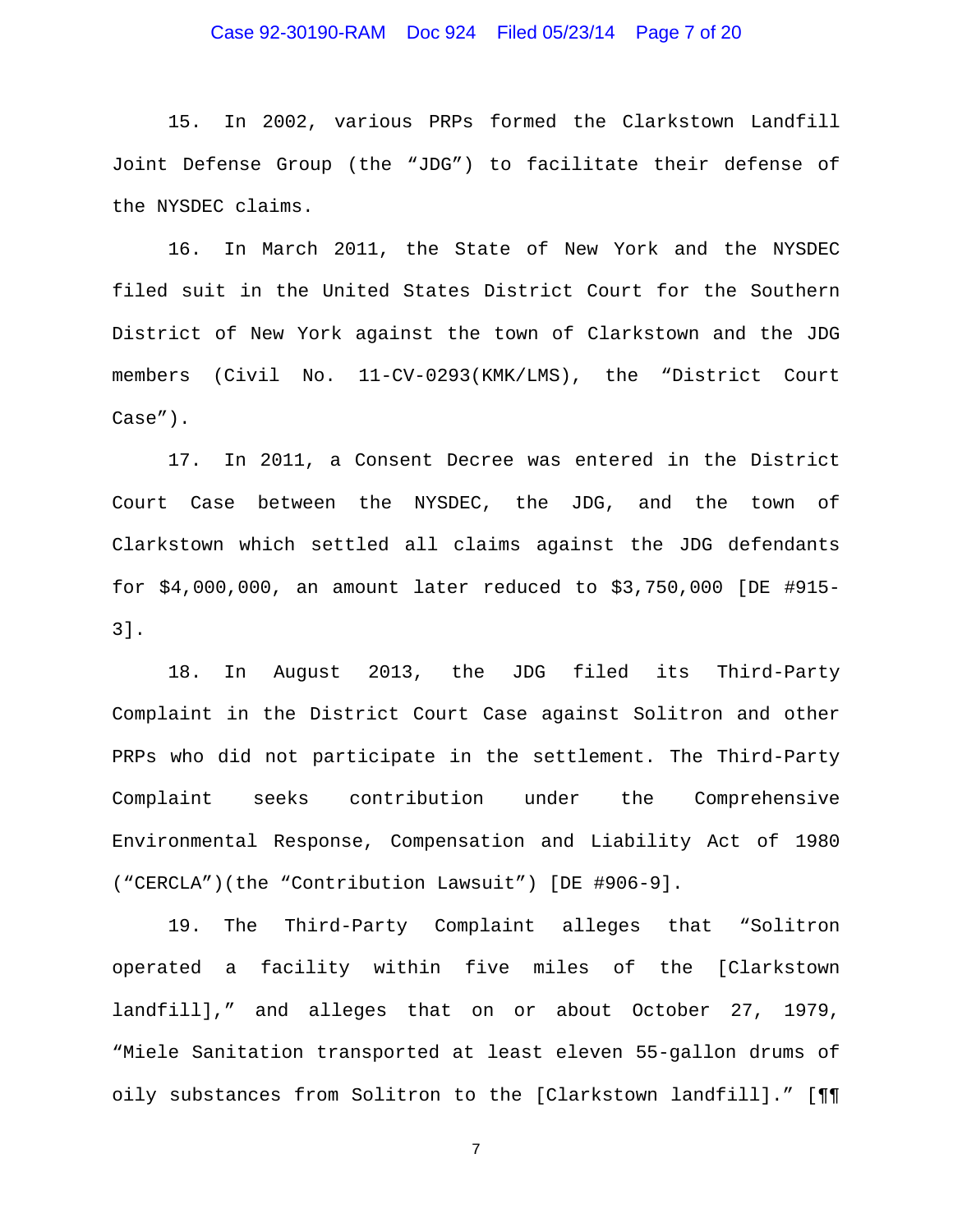## Case 92-30190-RAM Doc 924 Filed 05/23/14 Page 8 of 20

382-83 of the Third-Party Complaint, DE #906-9, p. 59]. This 1979 incident is the same incident referred to in the Citation Letter sent by the NYSDEC to the Clarkstown landfill described earlier in paragraph 3.

20. On January 24, 2014, Solitron filed the Reorganized Debtor's Emergency Motion to Reopen Chapter 11 Case (the "Motion to Reopen") [DE #905] and filed the Motion to Enforce. On January 30, 2014, the Court entered a briefing schedule setting the Motion to Enforce for hearing and setting deadlines for a response and a reply [DE #907]. The briefing deadlines were subsequently amended by agreement and the hearing on the Motion to Enforce was ultimately set for April 22, 2014 [DE #910 and 919]. The JDG filed its Response to the Motion to Enforce on February 28, 2014, [DE #915] and a Supplemental Response on March 14, 2014 [DE #916]. The Debtors filed their Reply in support of the Motion to Enforce on March 14, 2014 [DE #917]. The hearing on the Motion to Enforce proceeded as scheduled on April 22, 2014.

#### **Summary of the Arguments**

The Debtors seek to enjoin the JDG from pursuing the Contribution Lawsuit against Solitron. The Debtors argue that the Confirmation Order discharged the NYSDEC's Clarkstown landfill claim against the Debtors. Since Solitron has no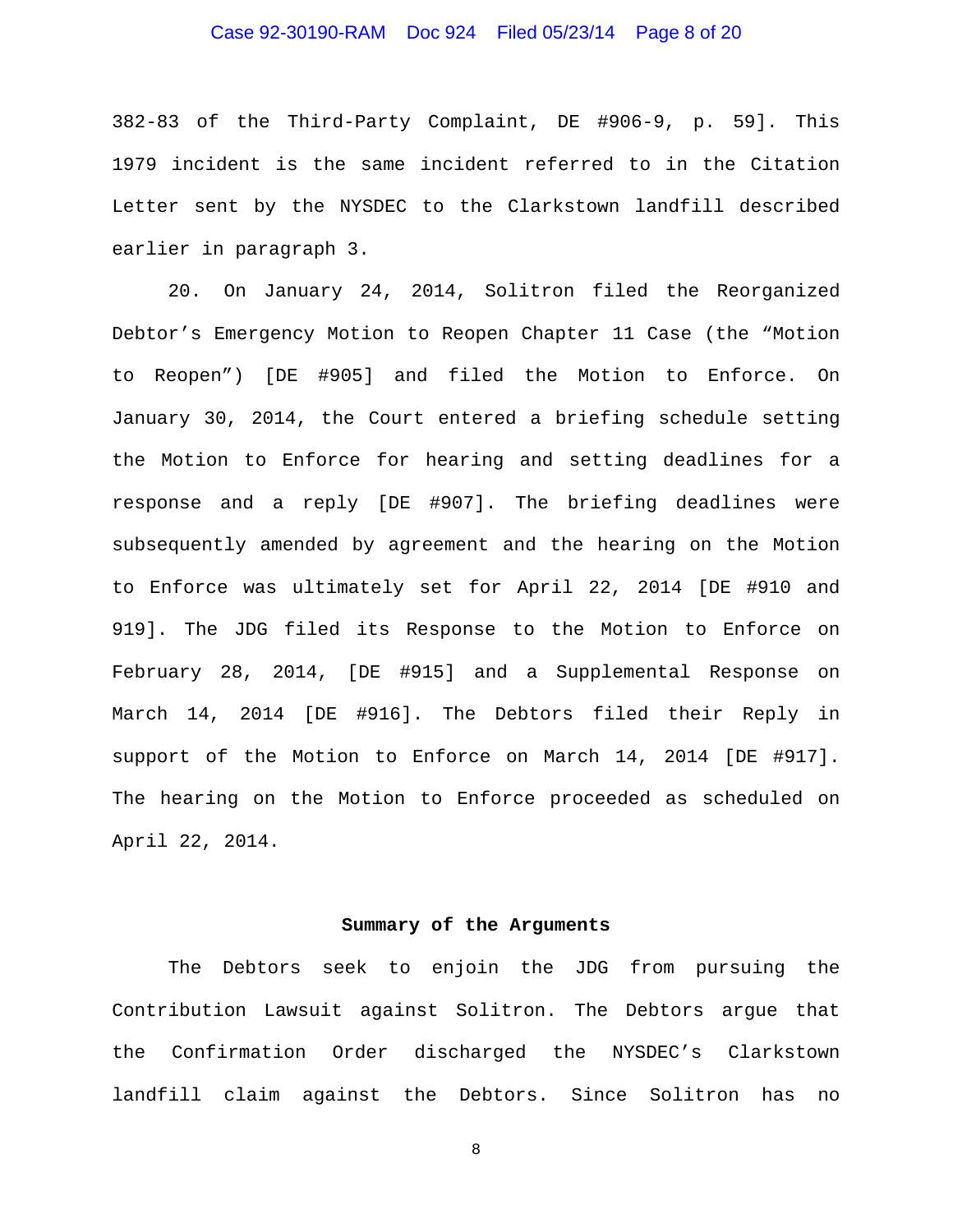# Case 92-30190-RAM Doc 924 Filed 05/23/14 Page 9 of 20

liability to the NYSDEC and because common liability is a requirement for CERCLA contribution claims between PRPs, the Debtors argue that the JDG has no legal basis to pursue a contribution claim.

In response the JDG argues that the NYSDEC did not have a prepetition claim because the NYSDEC was unaware of Solitron's potential pollution of the Clarkstown landfill or the existence of any CERCLA claims against Solitron until 1995 at the earliest, long after the Court entered the Confirmation Order. The JDG also argues that even if the NYSDEC's claim was discharged, the JDG's claims were not, and therefore, the JDG can still pursue its Contribution Lawsuit against Solitron.

#### **The NYSDEC had a Prepetition Claim that was Discharged**

The Court must first determine whether the NYDEC had a prepetition claim against the Debtors. The Bankruptcy Code defines a "claim" as a "right to payment, whether or not such right is reduced to judgment, liquidated, unliquidated, fixed, contingent, matured, unmatured, disputed, undisputed, legal, equitable, secured, or unsecure...." 11 U.S.C §101(5). In interpreting the legislative intent of section 101(5), the Eleventh Circuit reads the definition broadly to include "all legal obligations of the debtor, no matter how remote or contingent...." *Epstein v. Official Comm. of Unsecured Creditors*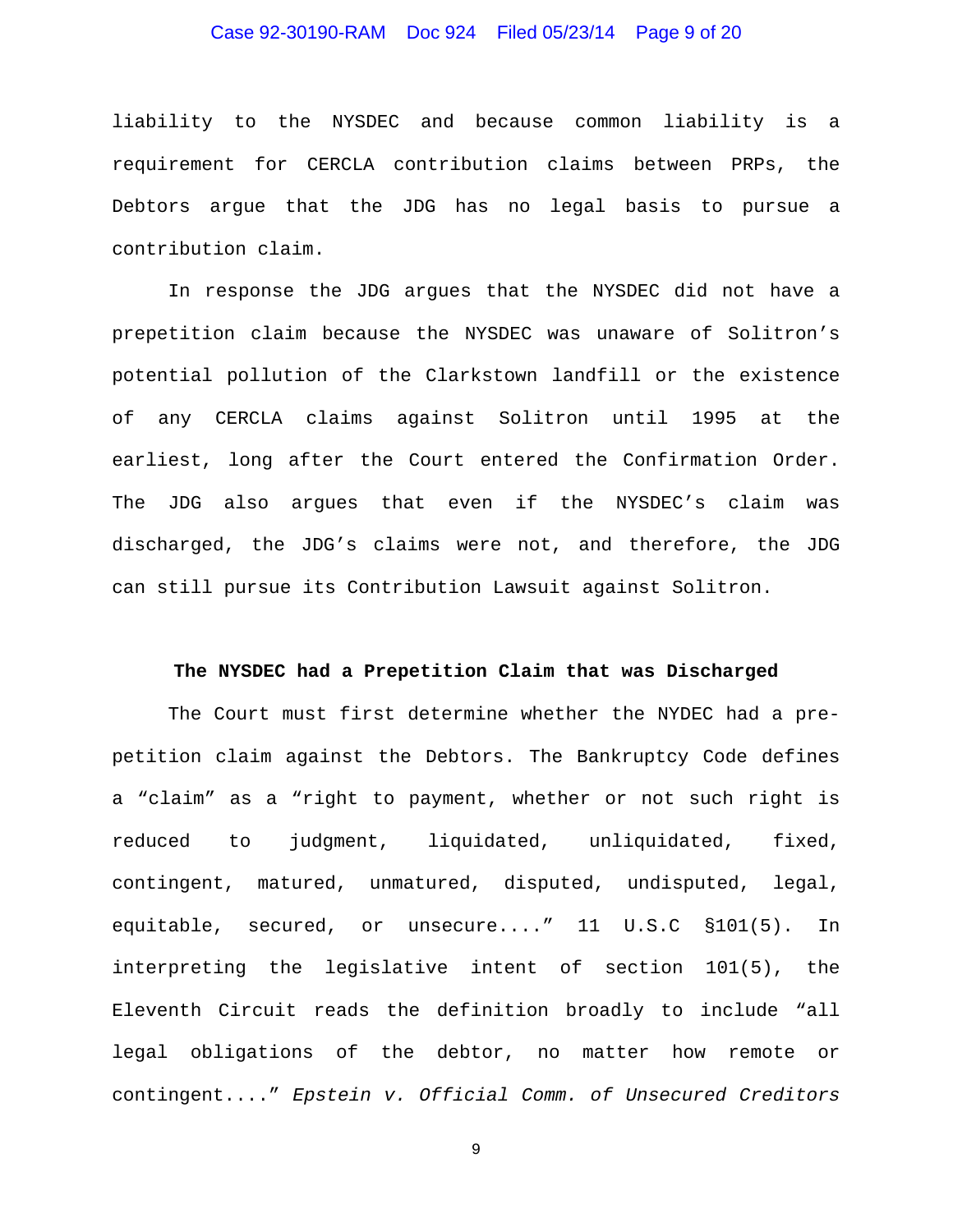## Case 92-30190-RAM Doc 924 Filed 05/23/14 Page 10 of 20

*of the Estate of Piper Aircraft Corp. (In re Piper Aircraft, Corp.),* 58 F.3d 1573, 1576 (11th Cir. 1995)("*Piper*"). A creditor need not have a cause of action that can be pursued under nonbankruptcy law to hold a claim under the Bankruptcy Code. *In re Nat'l Gypsum Co.*, 139 B.R. 397 (N.D. Tex. 1992)("*Gypsum*").

Several courts have considered whether contingent environmental claims for future cleanup costs are claims in bankruptcy cases. An often cited decision is *In re Chateaugay Corp.*, 944 F.2d 997 (2d Cir. 1991)("*Chateaugay*"). The debtor in *Chateaugay* provided notice to the EPA in all 50 states and the District of Columbia about the existence of contingent environmental claims. The EPA in turn filed claims of \$32 million, representing the EPA's prepetition response costs under CERCLA at 14 sites in which the Debtor was known to be a PRP. The EPA, prior to confirmation of a chapter 11 plan of reorganization, determined that the 14 sites for which it sought a recovery was a non-exhaustive list of potential sites that the debtor polluted. *Chateaugay*, 944 F.2d at 997-1001.

The EPA's decision not to file contingent claims on potential sites triggered the need to determine whether these potential future cleanup costs on other sites were bankruptcy claims. The debtor informed the EPA that in its plan it sought to discharge all claims held by the EPA for prepetition conduct, whether the EPA knew about the existence of those claims or not.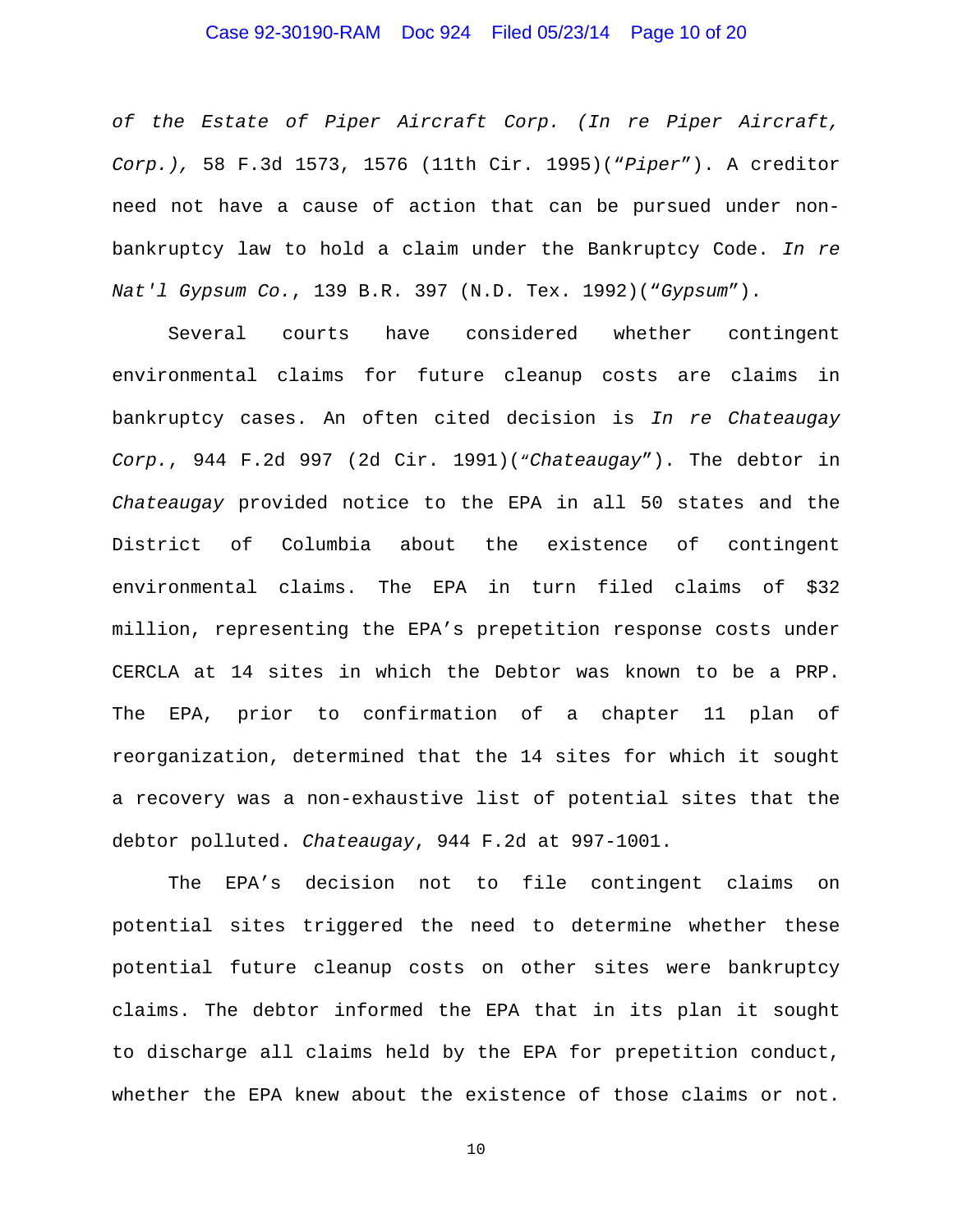## Case 92-30190-RAM Doc 924 Filed 05/23/14 Page 11 of 20

*Id*. The EPA then filed an adversary proceeding asking the court not to discharge post-confirmation response costs because those post-confirmation response expenses were not "claims" within the meaning of the Bankruptcy Code. *Id*. In holding that all response expenses incurred post-petition from prepetition conduct could be discharged, the Second Circuit reasoned that "[t]he relationship between environmental regulating agencies and those subject to regulation provides sufficient 'contemplation' of contingencies to bring most ultimately maturing payment obligations based on pre-petition conduct within the definition of 'claims.'" *Id*. at 1005.

Other courts which have addressed similar environmental issues in bankruptcy focus on *Chateaugay's* use of the word "fairly" and find that for environmental agencies to hold dischargeable claims, the agencies need to be capable of fairly contemplating their unmatured contingent claims at the time of the bankruptcy. Like *Chateaugay*, the *Gypsum* case involved EPA claims for known polluted sites and unknown polluted sites. The *Gypsum* court concluded that:

> The only meaningful distinction that can be made regarding CERCLA claims in bankruptcy is one that distinguishes between costs associated with pre-petition conduct resulting in a release or threat of release that could have been "fairly" contemplated by the parties; and those that could not have been "fairly" contemplated by the parties.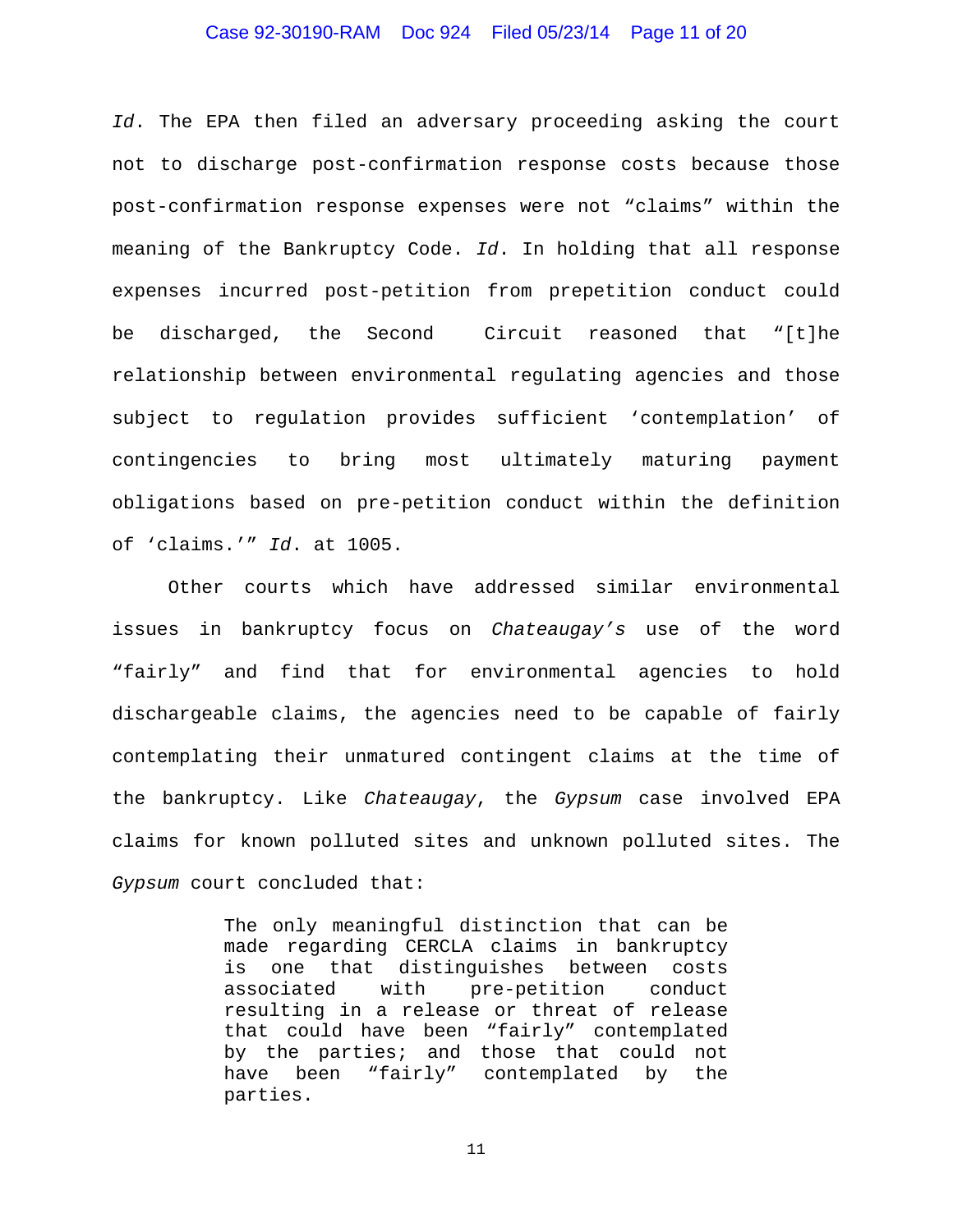## Case 92-30190-RAM Doc 924 Filed 05/23/14 Page 12 of 20

139 B.R. at 407-08. The *Gypsum* court held that the EPA could have fairly contemplated claims for unknown sites. The court considered the following factors in making its determination: "knowledge by the parties of a site in which a PRP may be liable, NPL listing ["National Priorities List"], notification by EPA of PRP liability, commencement of investigation and cleanup activities, and incurrence of response costs." *Id*.

Although the *Gypsum* court included the incurrence of response costs as a factor, incurring costs prior to the bankruptcy is not a condition for finding that a claim exists. *See In re Chicago, Milwaukee, St. P. & Pac. R.R.*, 974 F.2d 775, 785 (7th Cir. 1992). As mentioned earlier, under the broad definition of a claim in the Bankruptcy Code, a creditor may have a bankruptcy claim even if events have not yet occurred which would support a cause of action under non-bankruptcy law. This meant that although the EPA's claim was not ripe for adjudication under CERCLA, it was still a claim under the Bankruptcy Code because the actions of the debtor giving rise to the liability occurred prepetition. *Gypsum*, 139 B.R. at 405.

The Ninth Circuit discussed both *Gypsum* and *Chateaugay* in *In re Jensen*, 995 F.2d 925 (9th Cir. 1993)("*Jensen*"). The *Jensen* court concluded that the California Regional Water Quality Control Board (the "California Water Board") and the California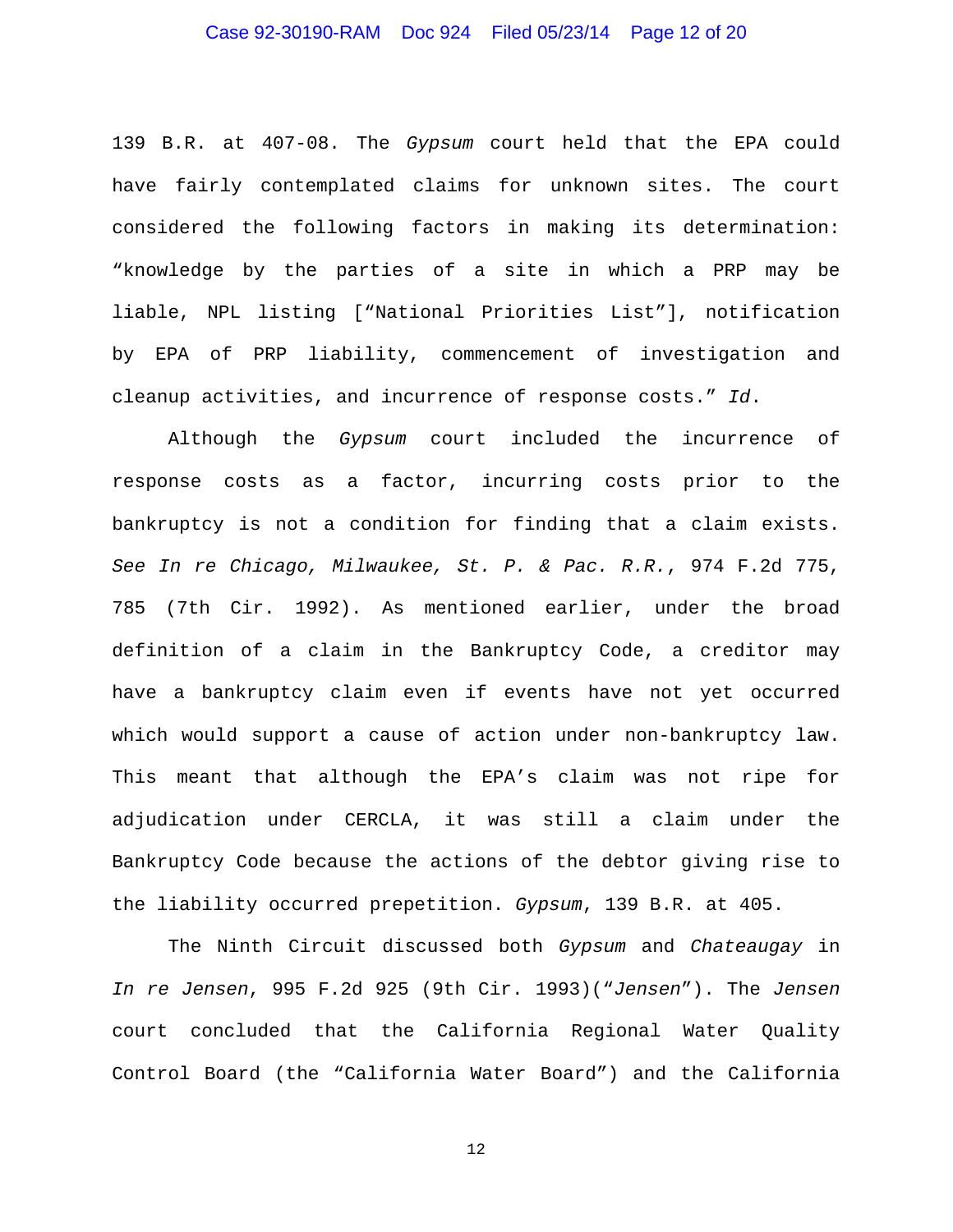## Case 92-30190-RAM Doc 924 Filed 05/23/14 Page 13 of 20

Department of Health Services (the "California DHS," and together with the "California Water Board," the "California State Parties") had claims for potential environmental pollution caused by the lumberyard debtor and the debtor's principals.

In *Jensen*, prior to the bankruptcy filing, a California Water Board inspector visited the debtor's lumberyard and sent a letter to the debtor and its principals informing them of pollution caused by the lumberyard. 995 F.2d at 926-27. The debtor and the debtor's principals both subsequently filed for bankruptcy and both obtained a discharge. *Id*. The California State Parties, after unsuccessfully trying to persuade the polluters to clean up the site, spent over \$900,000 in cleanup costs post-discharge. *Id*. The California State Parties then moved to collect from the debtor's principals. In response, the debtor's principals moved to reopen their individual case to add the California State Parties as creditors and sought an order that the environmental cleanup claim had been discharged. *Id*.

The *Jensen* court adopted the "fair contemplation" test discussed in *Gypsum* and imputed knowledge of the pollution from the California Water Board inspector to the California DHS. The Court ultimately ruled that, under the facts of the case, "the state had sufficient knowledge of the Jensens' potential liability to give rise to a contingent claim for cleanup costs before the Jensens filed their personal bankruptcy petition on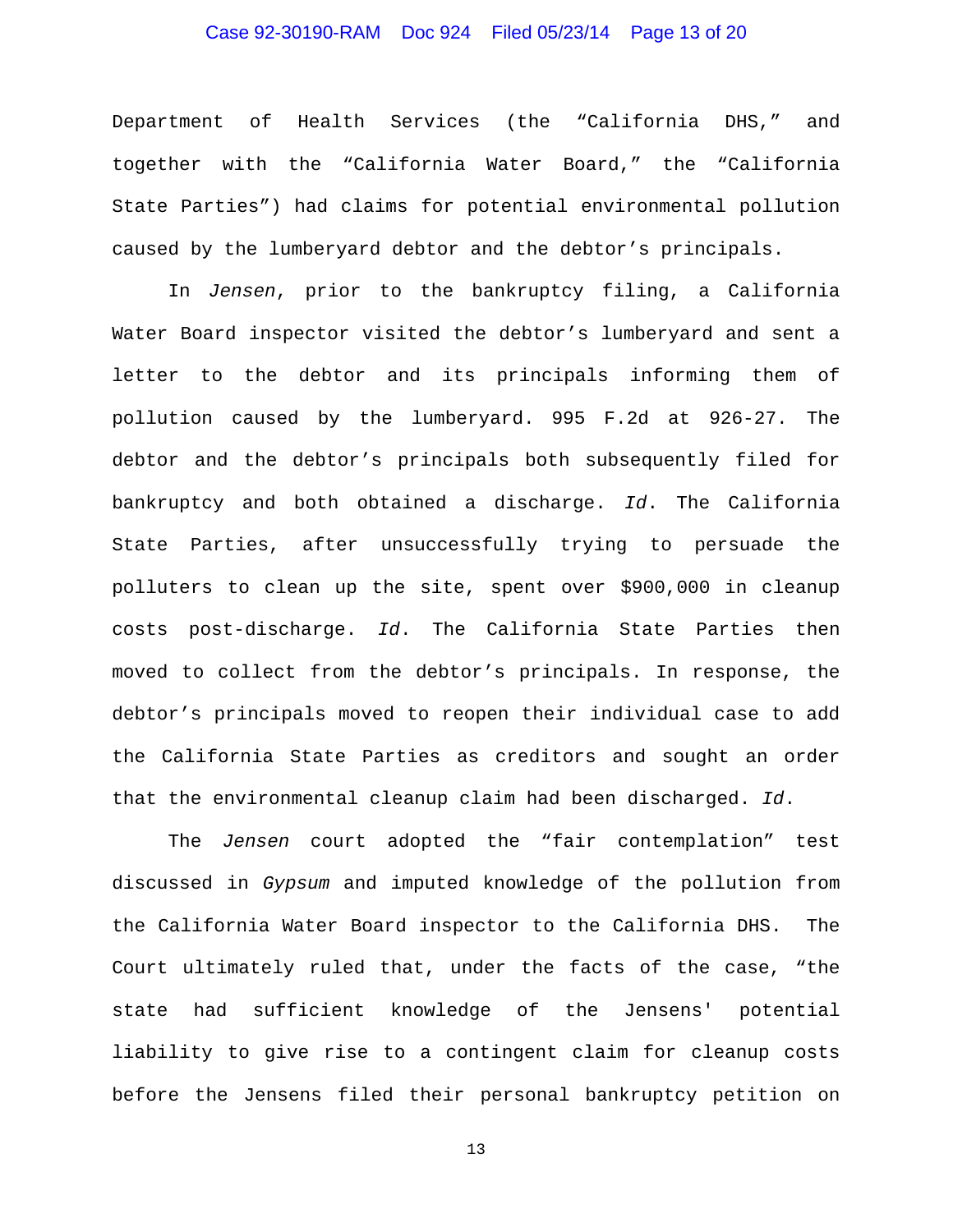## Case 92-30190-RAM Doc 924 Filed 05/23/14 Page 14 of 20

February 13, 1984. The claim filed by California DHS against the Jensens therefore was discharged in the Jensens' bankruptcy." *Id*. at 931.

One decision cited and relied upon by the JDG, *Sylvester Bros. Dev. Co. v. Burlington N.R.R.,* 133 B.R. 648 (D. Minn. 1991)("*Sylvester*"), takes a much narrower view of when environmental claims arise in bankruptcy. In *Sylvester*, the Minnesota Pollution Control Agency (the "MPCA") entered into a reimbursement agreement with a landfill site. 133 B.R. at 650. The landfill in turn sued various PRPs for recovery under CERCLA, including Pako Corporation, a debtor that had received a discharge prior to the PRP contribution suit. *Id*. The *Sylvester*  court found that the MPCA did not hold a claim that was discharged. *Id*. at 653.

This Court finds *Sylvester* to be an outlier case and rejects its holding and reasoning. The *Sylvester* court's conclusion that the MPCA did not have sufficient knowledge and notice to hold a claim is surprising under the facts presented. The MPCA had knowledge of the bankruptcy, the MPCA knew of Pako's involvement in the pollution of a different site and was listed as a creditor on that other site, the site in question had been placed on a CERCLA national priorities list, and the MPCA had already investigated the site and identified Pako as a PRP prior to confirmation.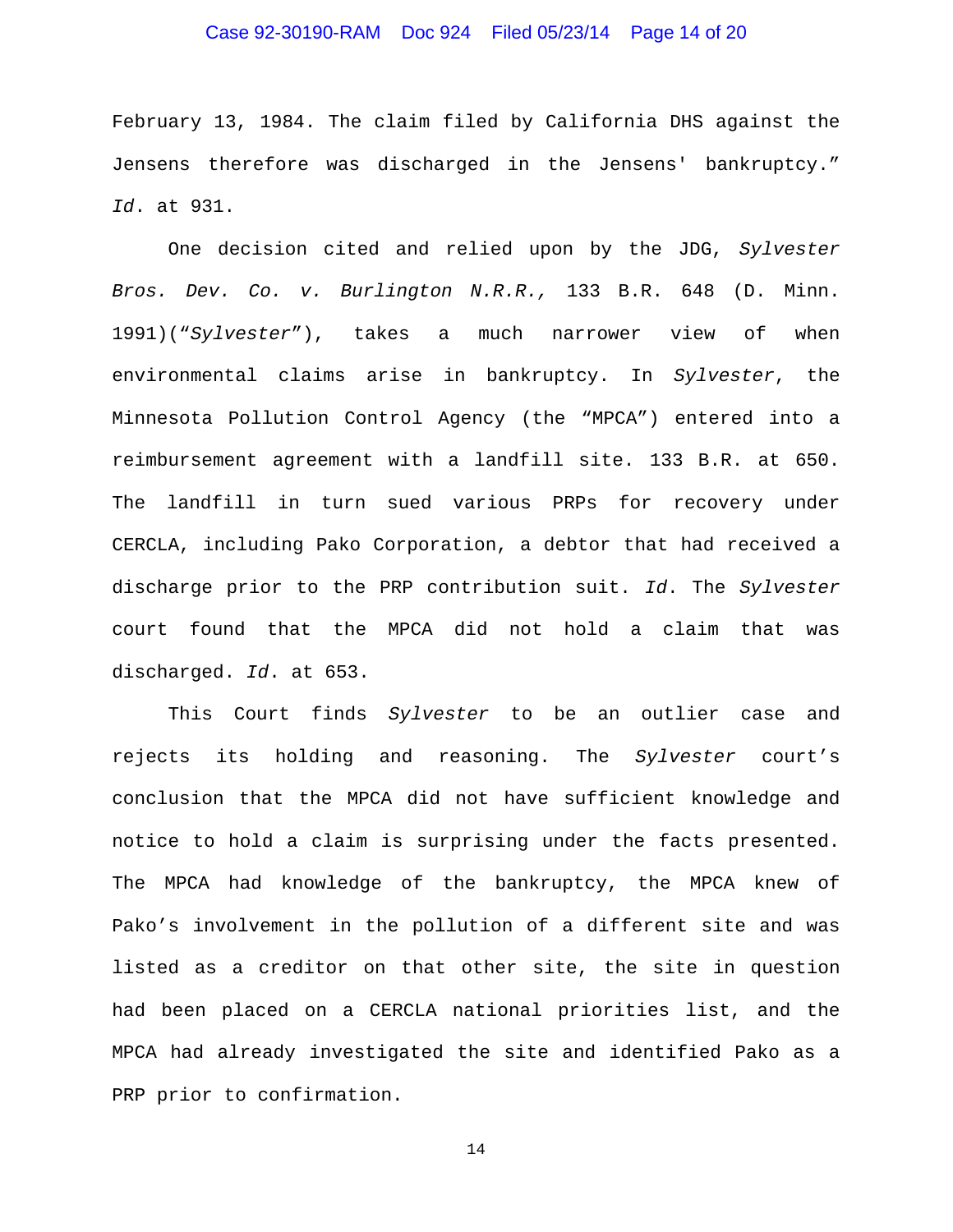## Case 92-30190-RAM Doc 924 Filed 05/23/14 Page 15 of 20

In holding that the environmental claims had not been discharged, the *Sylvester* court stated that the "problems posed for CERCLA enforcement by dismissing the debtor outweigh the debtor's hope for discharge." *Sylvester,* 133 B.R. at 654. This policy statement is at odds with the strong bankruptcy policy of bringing all potential claims into the case and discharging as many debts as possible.

The Eleventh Circuit has not specifically addressed the issue of when environmental cleanup costs become a claim in bankruptcy but in *Piper* the Eleventh Circuit discussed *Chateaugay* in the products liability context. *Piper* held that a products liability claim arises in bankruptcy when "(i) events occurring before confirmation create a relationship, such as contact, exposure, impact, or privity, between the claimant and the debtor's product; and (ii) the basis for liability is the debtor's prepetition conduct in designing, manufacturing and selling the allegedly defective or dangerous product."

Under the *Piper* test, the NYSDEC had a claim. The polluting conduct, if any, occurred prepetition, and the NYSDEC had an identifiable prepetition relationship with Solitron. Prior to the bankruptcy, the NYSDEC had identified the Clarkstown landfill as a polluted site, closed the site, knew that Solitron had been cited for improper dumping at the landfill, knew that Solitron had a facility 5 miles from the landfill, and was put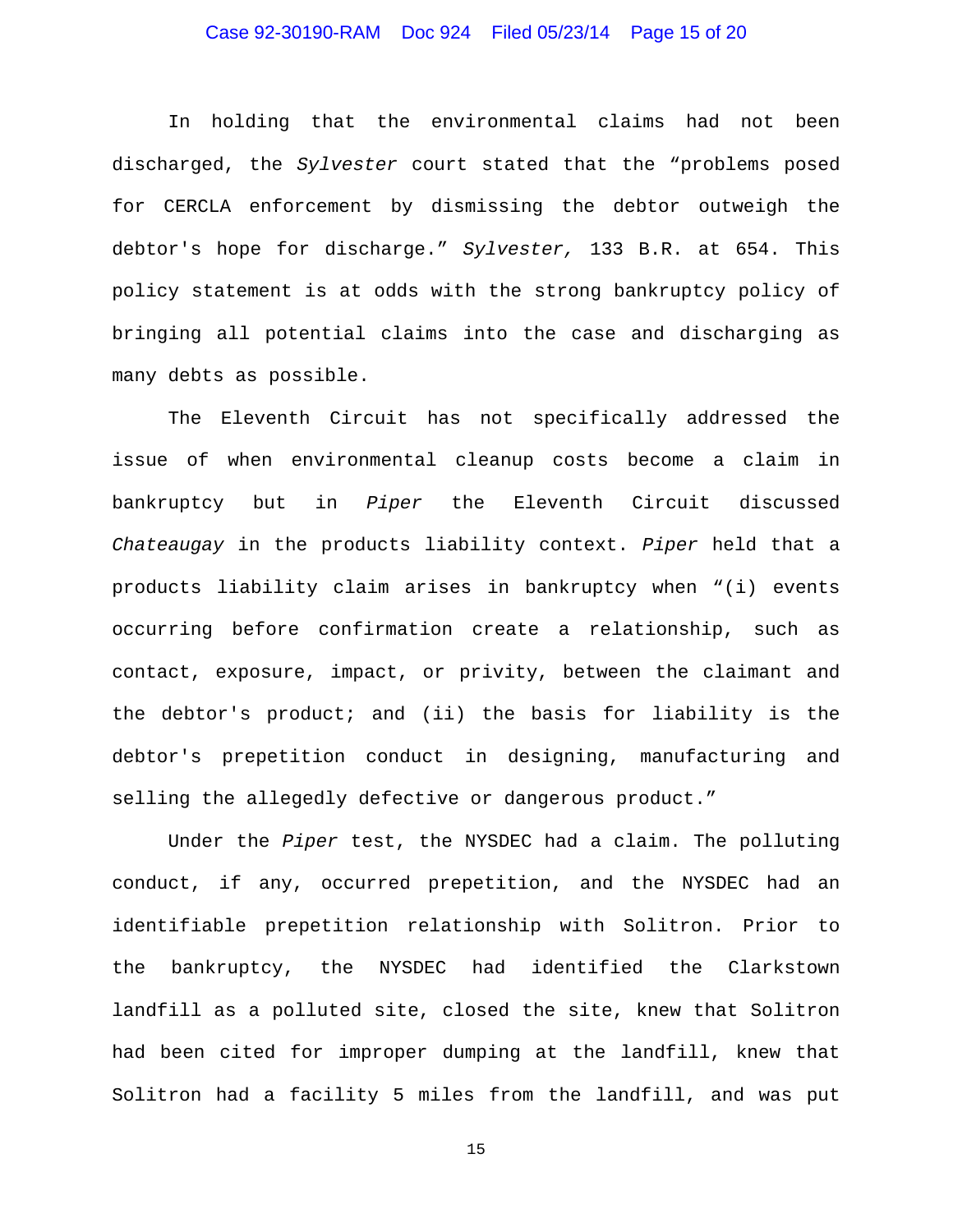## Case 92-30190-RAM Doc 924 Filed 05/23/14 Page 16 of 20

on specific notice that Solitron was seeking to include any potential environmental claims in its bankruptcy case.

The facts in this case also meet the criteria for finding that the NYSDEC held a claim under all of the environmental cases discussed in this opinion with the exception of *Sylvester*. Like in *Jensen*, the NYSDEC specifically knew of Solitron's pollution of the Clarkstown landfill as evidenced by the Citation Letter. Counsel for the JDG argued at the April 22nd hearing that the Citation Letter was sent in 1979, many years before any of the relevant events in this case, and that it is therefore not sufficient notice to the NYSDEC. The Court disagrees. Notice that something happened does not become stale or irrelevant just because years have passed or the entity receiving notice simply forgets about it.

 The broad definition of "claim" under the Bankruptcy Code furthers the policy of allowing debtors to deal with as many liabilities as possible arising from their prepetition activities, including ferreting out all potential environmental claims. *See Jensen*, 995 F.2d at 928. Environmental agencies may have to undertake due diligence much earlier than in the normal course of cleaning up contaminated sites and pursuing PRPs to present their contingent claims in bankruptcy cases. The NYSDEC had that due diligence obligation in this case when the Debtors specifically gave them notice that its activities close to a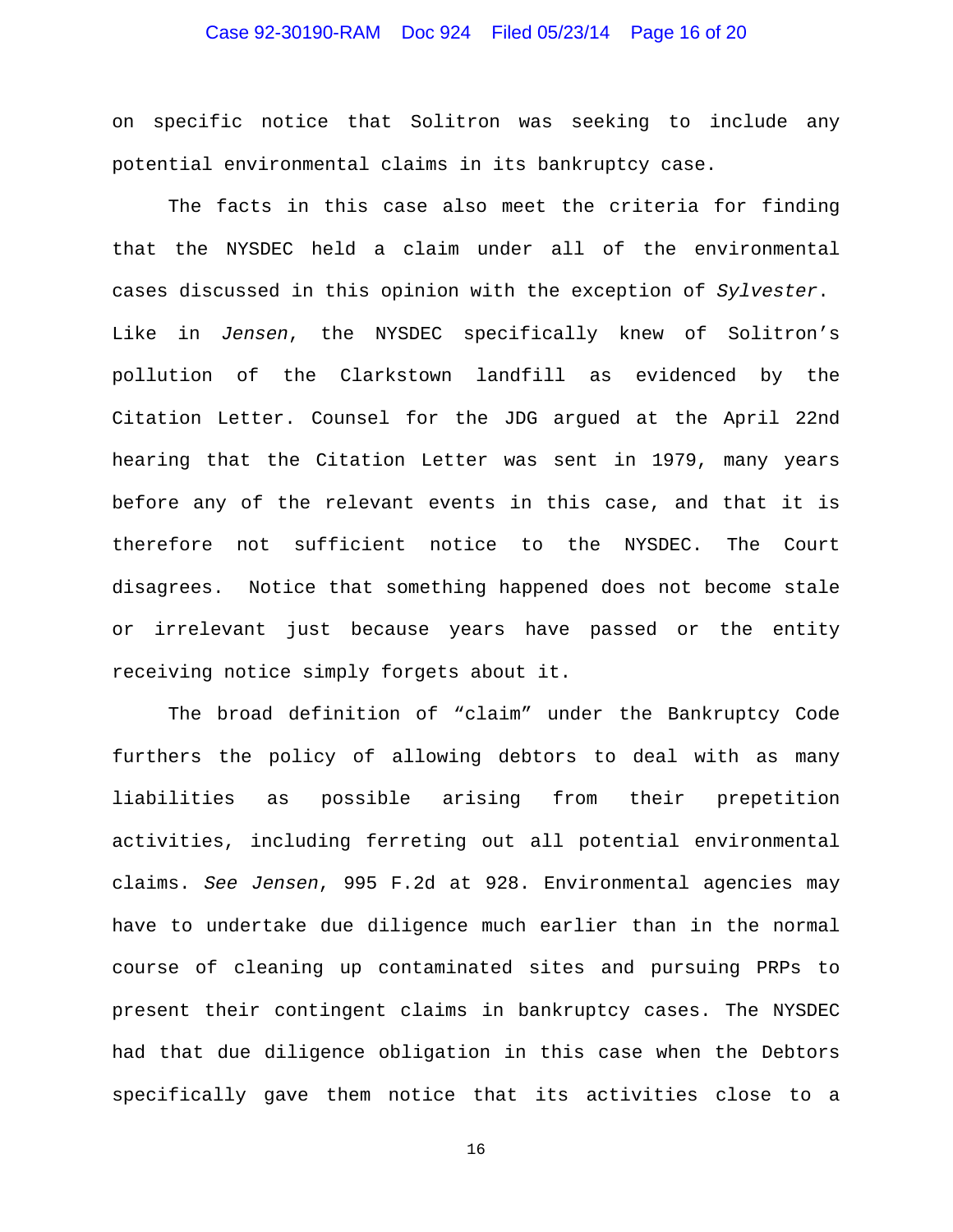## Case 92-30190-RAM Doc 924 Filed 05/23/14 Page 17 of 20

known designated site may have caused contamination. If the NYSDEC had reviewed its records, it would have discovered the Citation Letter that conclusively linked Solitron to the Clarkstown landfill.

 In sum, the NYSDEC had notice of the bankruptcy, knowledge that the Clarkstown landfill would require cleanup, and knowledge of Solitron's relationship to the site. The Notice sent out by the Debtors to the NYSDEC specifically identified Solitron's Tappan facility as a possible source of an environmental claim and put the NYSDEC on sufficient notice to file a claim. Under the definition of a claim in section 101(5) of the Bankruptcy Code and applicable case law interpreting that definition in the context of environmental claims, the NYSDEC held a prepetition claim against Solitron for potential cleanup costs at the Clarkstown landfill site and that claim was discharged when Solitron confirmed its Plan.

## **The JDG's Claims and the Contribution Lawsuit**

The JDG argues that even if the NYSDEC's claims were discharged, the JDG claims were not discharged because, among other things, the JDG did not exist until 2002. The Court agrees with the JDG on this point. There was no prepetition relationship between Solitron and any JDG members, nor is there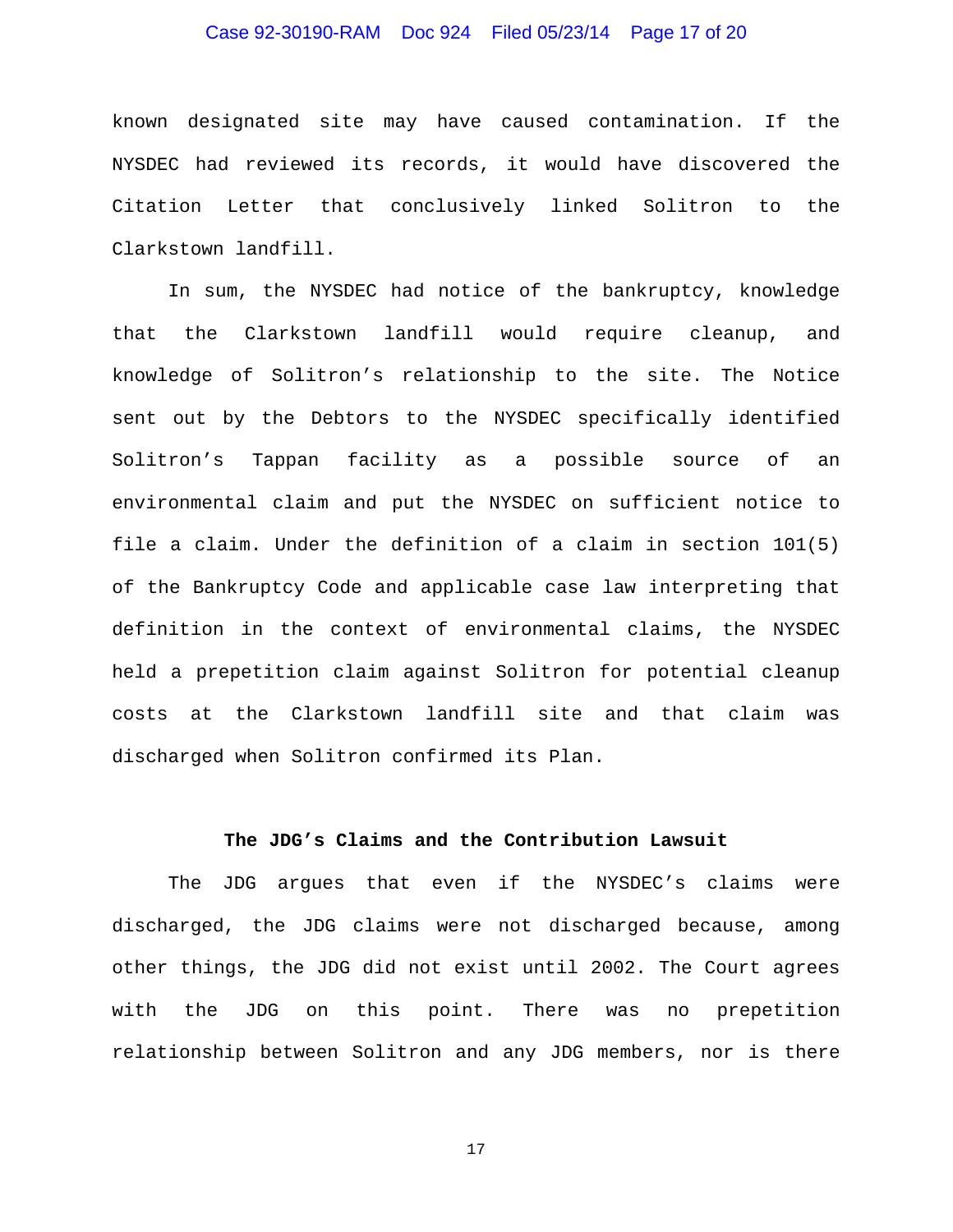## Case 92-30190-RAM Doc 924 Filed 05/23/14 Page 18 of 20

any evidence in the record that JDG members knew about any claims against Solitron prior to 2002.

 The JDG then argues that because its claims were not discharged it can proceed against Solitron in the Contribution Lawsuit. On this point, the Court disagrees. The JDG sued Solitron under Section 113(f)(1) of CERCLA. Section 113(f)(1) allows PRPs that are sued under section 107(a) of CERCLA to seek contribution from other PRPs. The Supreme Court, in *United States v. Atlantic Research Corp.*, 551 U.S. 128, 138-139 (2007), held that "113(f)(1) permits suit before or after the establishment of common liability. In either case, a PRP's right to contribution under §113(f)(1) is contingent upon an inequitable distribution of common liability among liable parties."

Because the NYSDEC held a prepetition claim that was discharged, Solitron and the JDG do not have common liability to the NYSDEC in regards to the Clarkstown landfill. Without common liability, the JDG has no basis to pursue a CERCLA contribution claim agaisnt Solitron.

### **Appropriate Relief**

Even though the Court agrees with Solitron's position on the two legal issues presented by the Motion to Enforce, the Court lacks jurisdiction to enjoin the JDG from pursuing the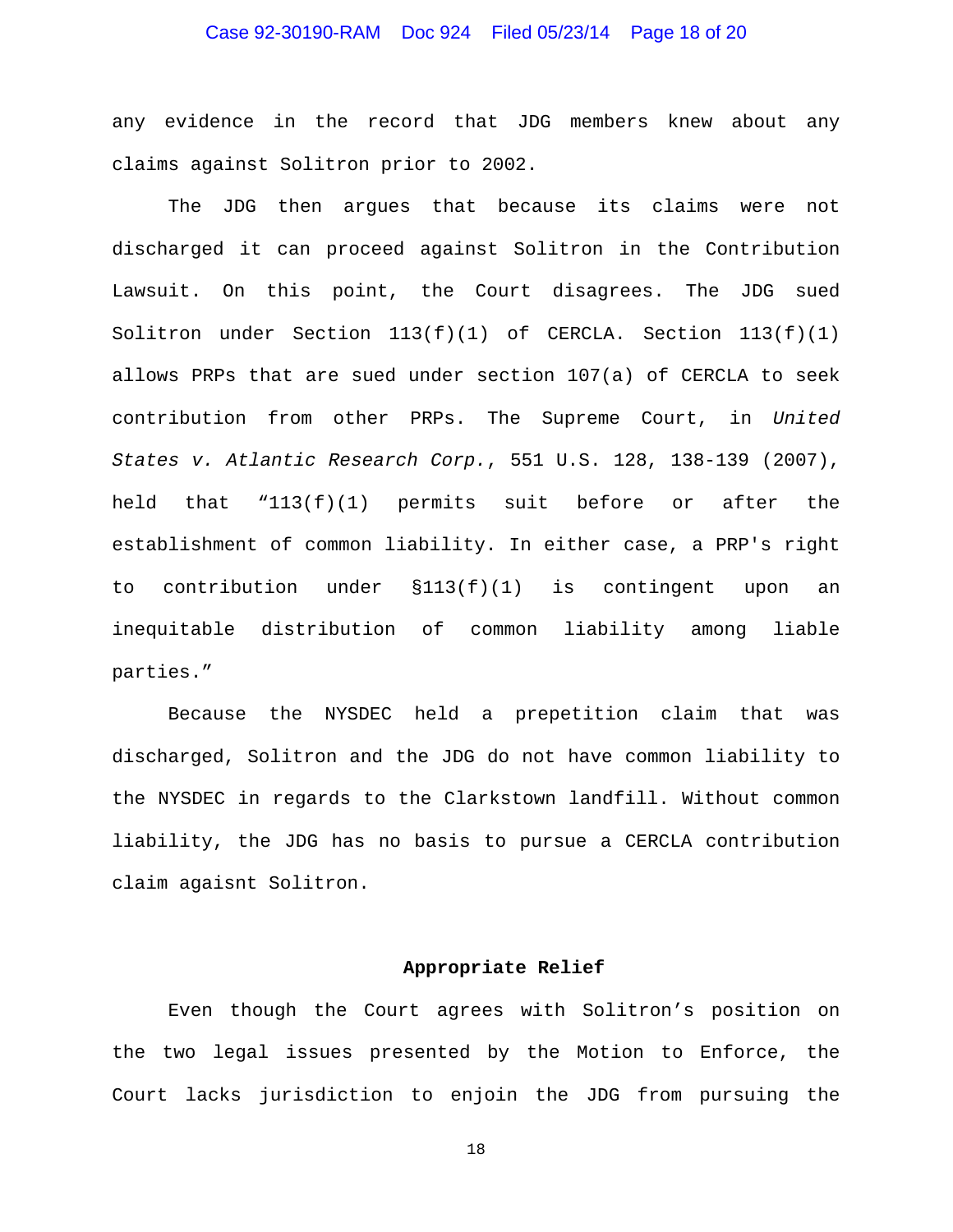## Case 92-30190-RAM Doc 924 Filed 05/23/14 Page 19 of 20

Contribution Lawsuit. Because the JDG did not have a claim that was discharged, the JDG did not violate the Confirmation Order in pursuing the Contribution Lawsuit. The Court addressed whether the JDG had a legal basis to pursue a CERCLA contribution claim after determining that the NYSDEC's claim was discharged because the parties briefed and argued the issue. Nevertheless, it is up to the District Court in the Contribution Lawsuit to dismiss the claim against Solitron if the JDG chooses to proceed. Finally, because the JDG did not violate the Confirmation Order, the Debtor's request for fees and costs is also denied. Therefore it is-

**ORDERED** as follows:

1. The Motion to Reopen is granted.

2. The Motion to Enforce is granted in part to the extent that the Court concludes that the NYSDEC's claim against Solitron was discharged and concludes that the JDG has no legal basis to pursue a CERCLA contribution claim against Solitron.

3. The Motion to Enforce is denied to the extent the Debtors seek to enjoin the JDG from pursuing the Contribution Lawsuit and denied to the extent the Debtors seek fees and costs.

4. Upon finality of this Order, the case shall be reclosed.